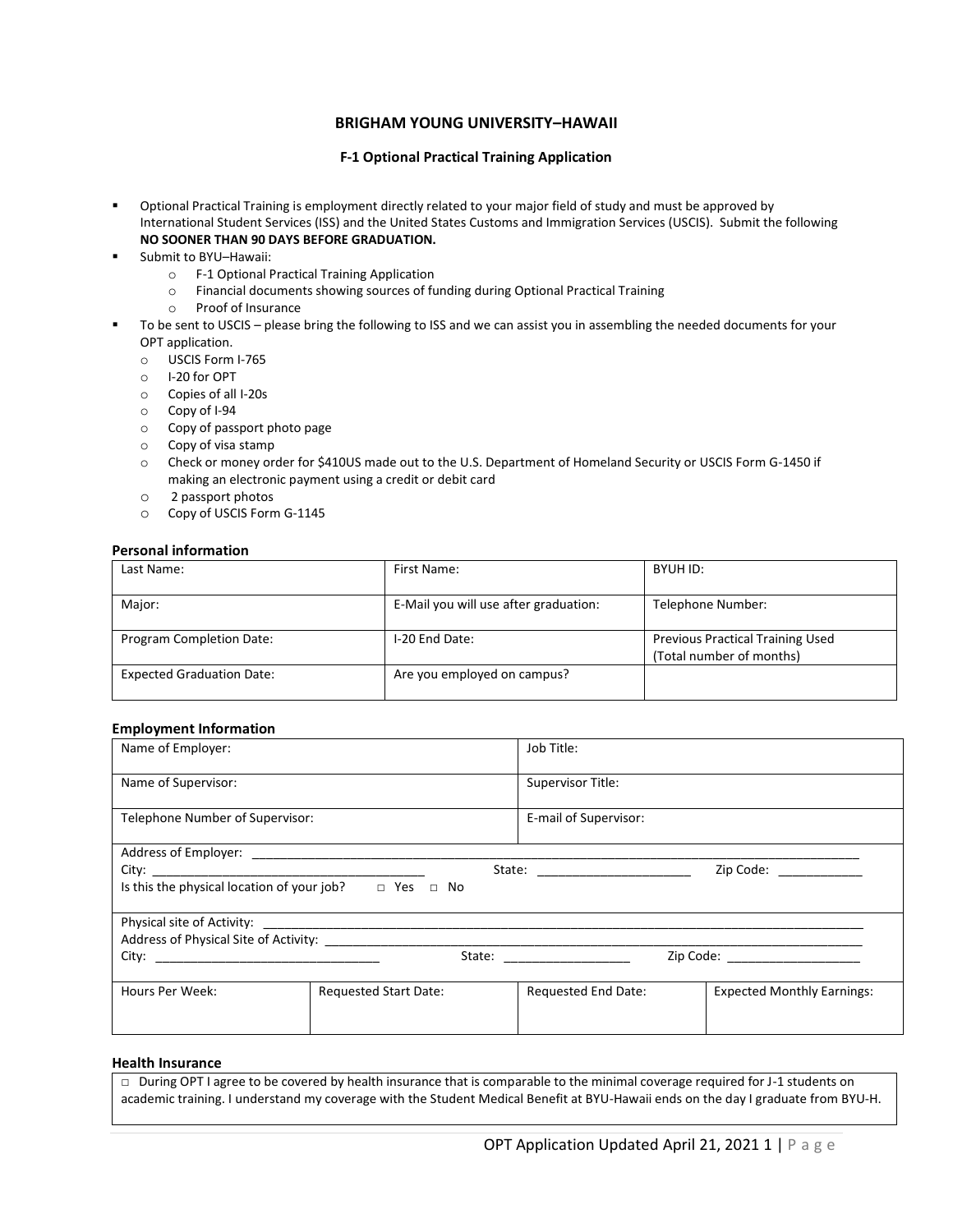| Name of Insurance Provider for F-1 for the period of OPT:            |       |  |
|----------------------------------------------------------------------|-------|--|
| Name of Insurance Provider for F-2 dependents for the period of OPT: |       |  |
| Signature:                                                           | Date: |  |
|                                                                      |       |  |

# **Justification for Optional Practical Training**

| Justification for Optional Practical Training                                                                           |
|-------------------------------------------------------------------------------------------------------------------------|
| The purpose of OPT is to provide employment experience that is directly related to the major. Employment should         |
| enhance the academic studies completed for a bachelor's degree or higher from an accredited institution.                |
| Describe the objectives of this optional practical training (OPT) experience and how it is directly related to your     |
| major (eg. Connect your job description/nature of the work to your major).                                              |
|                                                                                                                         |
|                                                                                                                         |
|                                                                                                                         |
|                                                                                                                         |
|                                                                                                                         |
|                                                                                                                         |
|                                                                                                                         |
| Explain how optional practical training is critical or integral to your major and how it helps you prepare for          |
| future employment (eg. Explain your responsibility in the job, explain what you are going to do and explain how         |
|                                                                                                                         |
| your job can help you in the future. Distinguish your job from student jobs).                                           |
|                                                                                                                         |
|                                                                                                                         |
|                                                                                                                         |
|                                                                                                                         |
|                                                                                                                         |
|                                                                                                                         |
|                                                                                                                         |
| Explain how your activities as an undergraduate prepared you for post-graduation employment in your home                |
| region. Give specific examples. Attach a copy of your co-curricular transcript.                                         |
|                                                                                                                         |
|                                                                                                                         |
|                                                                                                                         |
|                                                                                                                         |
|                                                                                                                         |
|                                                                                                                         |
|                                                                                                                         |
|                                                                                                                         |
|                                                                                                                         |
|                                                                                                                         |
|                                                                                                                         |
|                                                                                                                         |
| □ I have read the Instructions for OPT Application and Frequently Asked Questions and agree to follow all requirements. |
| $\Box$ Jn accordance with the terms on my I-20 I agree that after completing OPT I will return to my home region.       |
|                                                                                                                         |
|                                                                                                                         |
|                                                                                                                         |
|                                                                                                                         |
| Approved by AT/OPT Committee                                                                                            |
|                                                                                                                         |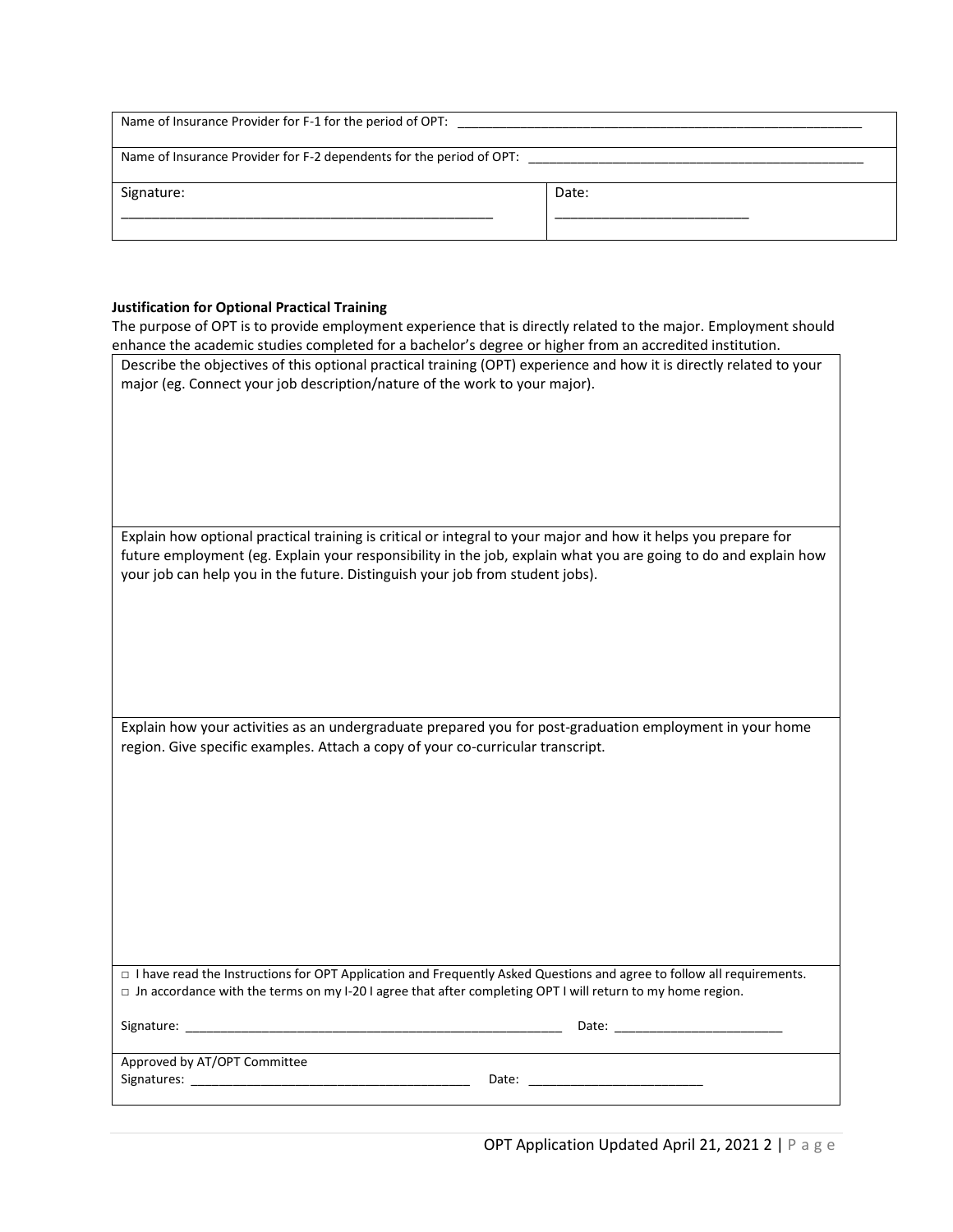## **Instructions for OPT Application and Frequently Asked Questions**

Optional Practical Training is available to F-1 students either before or after graduation. At BYU-Hawaii, Curricular Practical Training may be approved. There is no fee requirement. CPT allows students to complete an internship required for a degree. Before completing **the** *F-1 Optional Practical Training Application* you should review the information on F-1 OPT provided by the Department of Homeland Security at[: F-1 Optional Practical Training \(OPT\)](http://studyinthestates.dhs.gov/sevis-help-hub/student-records/fm-student-employment/f-1-optional-practical-training-opt) for a comprehensive, step-by-step explanation of how to apply for OPT.

## **Application Timeline (for Fall 2020 graduates)**

| <b>Start Application</b> | Apply to USCIS                                     | Graduate    | <b>Start OPT</b>               |
|--------------------------|----------------------------------------------------|-------------|--------------------------------|
| <b>ASAP</b>              | September 17<br>(Within 90 days before graduation) | December 11 | February 9<br>(Within 60 days) |

## **USCIS Form I-765**

Locate the application form for OPT and general instructions online at[: Application for Employment Authorization](https://www.uscis.gov/i-765)  The form to fill out can be found here: [I-765 Application](https://www.uscis.gov/sites/default/files/document/forms/i-765.pdf) 

Carefully read th[e instructions](https://www.uscis.gov/sites/default/files/document/forms/i-765instr.pdf) and follow them exactly. General Instructions on page 19 of 31 specifically state that an original, handwritten signature is required. Do not use a stamp or typewritten name in place of a signature.

Note: You may also apply online through [creating a USCIS account](https://myaccount.uscis.gov/users/sign_up) and filing for the I-765 there.

#### **When will USCIS accept my application?**

Apply for OPT before the start of your last semester. The processing time takes between three to five months. Mail your application to USCIS between 80 to 85 days (about 3 months) before you graduate. The deadline to apply is 60 days after graduation. It will take you two weeks to complete the application, have a DSO recommend OPT in SEVIS and mail the application (I-765) to USCIS. You cannot expedite the application.

#### **What is the completion date?**

This is the end date of your degree program printed on your form I-20. Do not change the completion date.

#### **How do I choose dates for OPT?**

You must start working within 60 days after you complete your degree. The end date is 12 months later.

#### **What is employment?**

OPT is employment that is directly related to your academic major and gives added experience. Unrelated employment is a violation of F-1 status. OPT must be at least 20 hours per week and may be paid or unpaid.

#### **What does an employment offer letter include?**

Details include the title of the position, name of employer, name and contact details of supervisor, hours per week, start and end dates, compensation (if any) and a brief description of duties and responsibilities.

#### **When can I start employment?**

After you finish your degree, you will end employment on campus. You can begin OPT as soon as you receive the EAD from USCIS. Note the approved start and end dates.

#### **Can I change employer? How do I do this?**

You must be approved by USCIS to change employer. Send International Student Services a copy of the employment offer letter. Please wait for ISS response. Update USCIS online through the OPT Portal.

#### **What about health insurance?**

After graduation you are no longer eligible for SMB coverage that is included in your tuition. Purchase 3<sup>rd</sup> party insurance and show proof to ISS before starting OPT.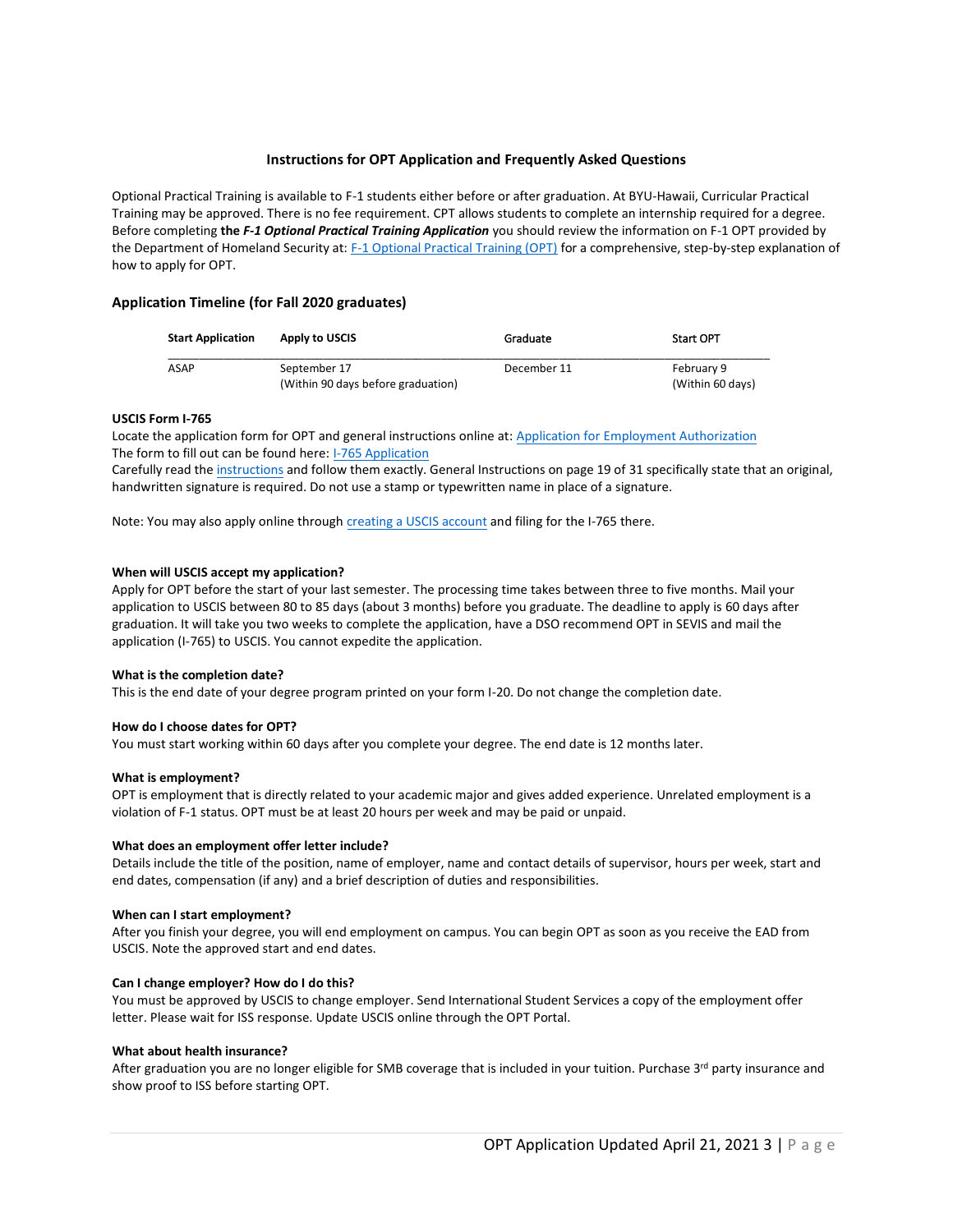### **What are my financial responsibilities?**

You must maintain personal financial support for the duration of OPT. A single F-1 student should have at least \$10,200US and a married F-1 student with a dependent should have at least \$31,800US for 12 months.

#### **What is my status during OPT?**

While waiting for approval and during OPT you will have F-1 status. You must meet employment and address reporting requirements during OPT and may wait in the U.S. for approval from USCIS.

#### **Can I travel during OPT?**

Travel abroad is not prohibited, however, re-entry is not guaranteed by US Customs and Border Protection. You should always carry proper documents (valid passport, OPT I-20 and a copy of your employment letter).

#### **What are the reporting requirements during OPT?**

During OPT you must keep ISS informed of your whereabouts – employer information and residential address. If there is any change in either address, or contact information, you must notify ISS within 10 days of that change.

#### **What happens if my visa expires during OPT?**

If your F-1 visa expires during OPT you may remain in the United States until the last date. If you travel to a foreign country, you must obtain a valid F-1 visa before returning to the U.S. There is no guarantee you will be approved for another visa.

#### **What happens if OPT is denied?**

Most applications for OPT are approved. If your application is denied you will have 10 days to leave the United States. Failure to leave will result in accruing unlawful presence.

#### **Is there a grace period after OPT?**

You can remain in the U.S. for up to 60 days following the end of OPT. Contact the ISS office three months before you finish OPT to assist you with the travel request.

#### **Cost estimates for Single and Married F-1 Students During Post-Completion OPT**

| <b>Costs for Single F-1</b> | <b>Month</b> | 12 Months | <b>Costs for Married F-1</b> | <b>Month</b> | <b>12 Months</b> |
|-----------------------------|--------------|-----------|------------------------------|--------------|------------------|
|                             |              |           | with Dependent               |              |                  |
| Rent                        | \$450        | \$5,400   | Rent                         | \$1,500      | \$18,000         |
| Food                        | \$150        | \$1,800   | Food                         | \$600        | \$7,200          |
| Living Expenses             | \$100        | \$1,200   | Living expenses              | \$400        | \$4,800          |
| Transportation              | \$100        | \$1,200   | Transportation               | \$100        | \$1,200          |
| Insurance                   | \$50         | \$600     | <b>Insurance</b>             | \$50         | \$600            |
| <b>TOTAL</b>                | \$850        | \$10,200  | <b>TOTAL</b>                 | \$2.650      | \$31,800         |

#### **Recommended insurance coverage comparable to government requirements for J-1 exchange visitors**

| <b>Item</b>                        | <b>Minimum requirement</b>        |
|------------------------------------|-----------------------------------|
| <b>Medical benefits</b>            | \$100,000 per accident or illness |
| Repatriation of remains            | \$25,000                          |
| <b>Medical evacuation</b>          | \$50,000                          |
| Deductible per accident or illness | \$500                             |

# Mailing Instructions REMEMBER TO SIGN THE I-765 in writing

- 1. Prepare application with the following supporting documents:
	- a. USCIS Form G-1145 e-notification form
	- b. USCIS Form I-765 Application for Employment Authorization
	- c. I-94
	- d. I-20 for OPT
	- e. All other I-20 forms
	- f. 2 passport photos
	- g. Payment for \$410 made out to: U.S. Department of Homeland Security